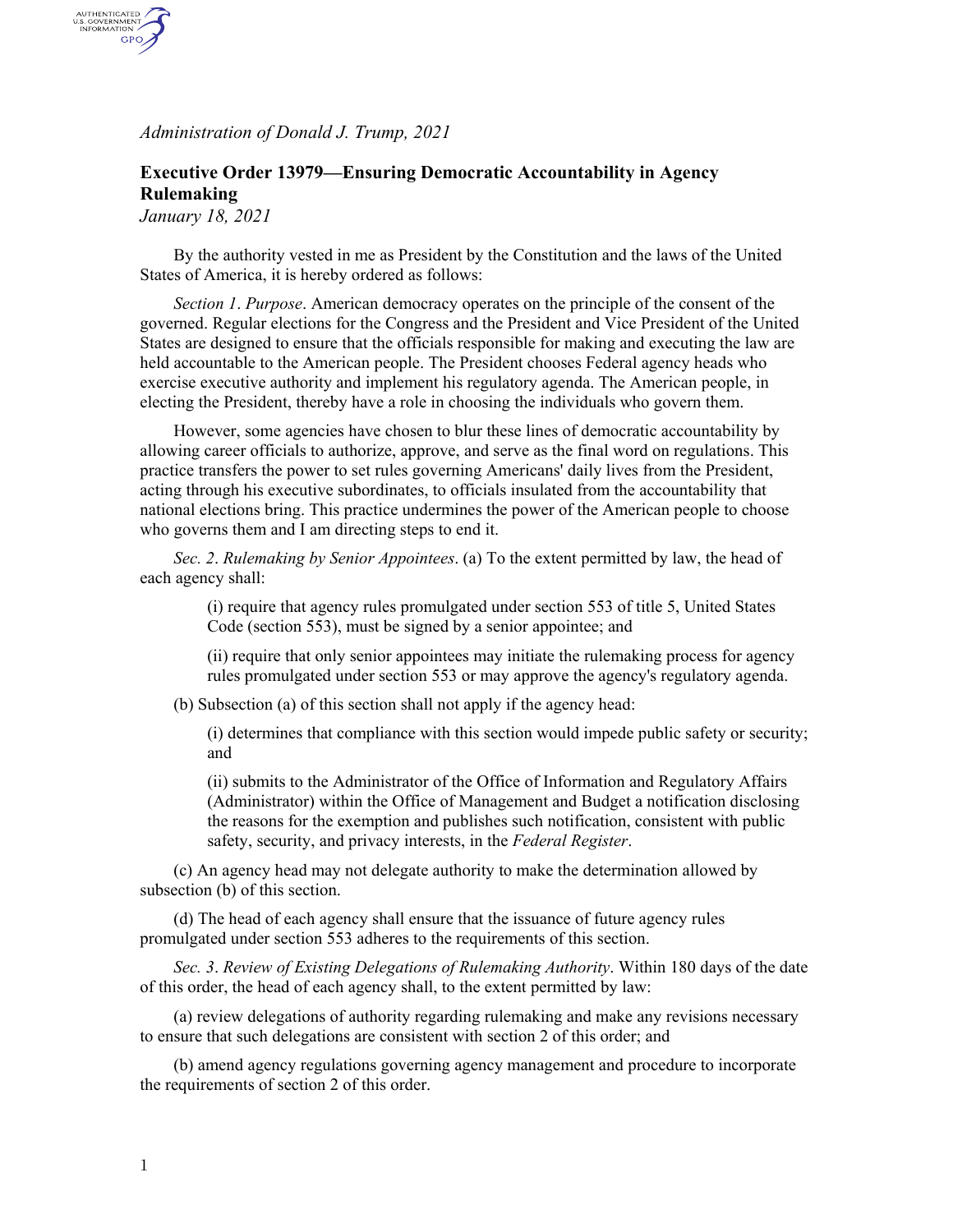*Sec. 4*. *Review of Existing Rules*. (a) Within 90 days of the date of this order, the head of each agency shall review all significant rules the agency has issued over the last 12 years, and any other rules identified by the Administrator, to determine whether the rule was issued by a senior appointee. For good cause shown, the Administrator may authorize an extension of the period within which an agency shall conduct such review.

(b) Within 120 days of the date of this order, the head of each agency shall provide a report to the President, through the Administrator, summarizing the findings of the review. For good cause shown, the Administrator may authorize an extension of the deadline to provide such report.

*Sec. 5*. *Definitions*. For the purposes of this order, the term:

(a) "agency" has the meaning given that term in section 3(b) of Executive Order 12866 of September 30, 1993 (Regulatory Planning and Review), as amended, or any successor order; except that for purposes of this order:

(i) the term shall include the Consumer Financial Protection Bureau; and

(ii) the term shall not include the Federal Bureau of Prisons of the Department of Justice;

(b) "senior appointee" means an individual appointed by the President, or performing the functions and duties of an office that requires appointment by the President, or a non career member of the Senior Executive Service (or equivalent agency system);

(c) "significant rule" means any rule that is also a "significant regulatory action" as defined in section 3(f) of Executive Order 12866, as amended, or any successor order; and

(d) "rule" has the meaning given that term in section 551(4) of title 5, United States Code, except that such term does not include any rule of agency organization, procedure, or practice that does not substantially affect the rights or obligations of non-agency parties.

*Sec. 6*. *Implementation*. The Administrator shall provide guidance on the implementation of this order and shall monitor agency compliance with the order.

*Sec. 7*. *General Provisions*. (a) Nothing in this order shall be construed to impair or otherwise affect:

> (i) the authority granted by law to an executive department or agency, or the head thereof; or

(ii) the functions of the Director of the Office of Management and Budget relating to budgetary, administrative, or legislative proposals.

(b) This order shall be implemented consistent with applicable law and subject to the availability of appropriations.

(c) This order is not intended to, and does not, create any right or benefit, substantive or procedural, enforceable at law or in equity by any party against the United States, its departments, agencies, or entities, its officers, employees, or agents, or any other person.

## DONALD J. TRUMP

The White House, January 18, 2021.

[Filed with the Office of the Federal Register, 11:15 a.m., January 21, 2021]